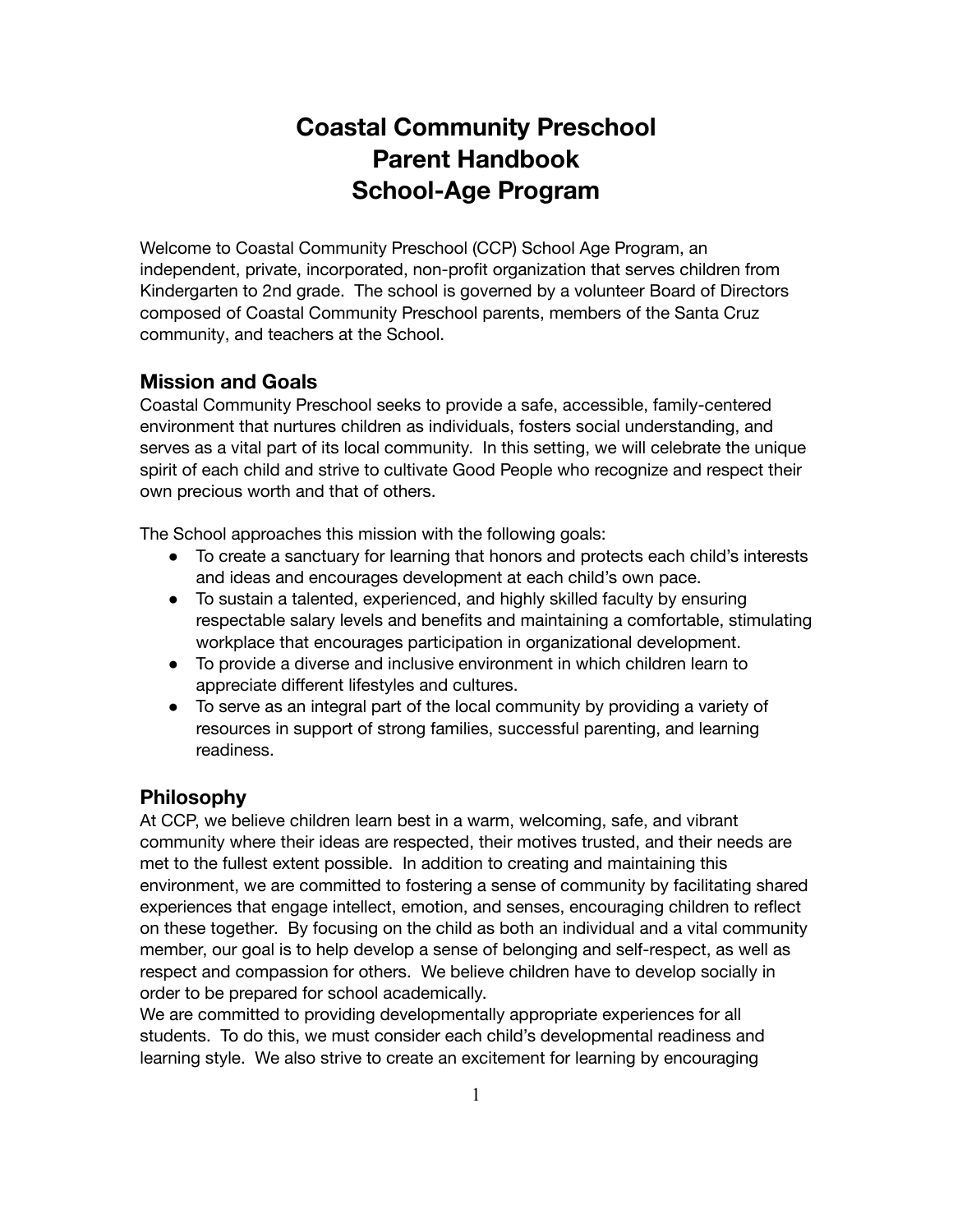children to recognize and appreciate their own interests and talents. To this end, Coastal Community teachers provide a large palette of rich and varied experiences, enabling children to explore many different avenues of creativity and learning. Teachers offer positive guidance to help children navigate the many possibilities, and hone in on those that build their self-esteem, enhance problem-solving skills, and create an enthusiasm for further discovery.

### **Admissions Policies and Procedures**

Coastal Community Preschool/School Age Program is licensed to provide the following program:

- We may accept children into the School Age program from Kindergarten until the age of 8 years.
- We accept children with physical or other limitations on an individual basis, contingent upon our ability to meet their needs.
- We maintain a policy of non-discrimination regarding race, creed, color, sex, sexual orientation, national origin, or disability.
- The Program Director on site can arrange parent observations of the classrooms and answer specific questions about the program. Prospective school-age children are welcome to accompany their parents during an observation visit.
- The Program Director will meet with the parent and child to determine whether the program can meet the needs of the child and the family.
- All entering school-age children must have up-to-date immunization records, a physician's health report, and emergency information on file in the preschool office before beginning school.

#### **Non-Discrimination Policy**

Coastal Community Preschool & School Age Program admits students of any race, color, national and ethnic origin to all rights, privileges, programs, and activities generally accorded or made available to students at the school. It does not discriminate on the basis of race, color, or national and ethnic origin in the administration of its admissions policies, financial aid, or other school-administered programs.

CCP does not discriminate against families, employees, or applicants for employment because of race, color, religion, national origin, ancestry, disability, medical conditions, marital status, gender, sexual orientation, pregnancy, age (over 18 for staff members), veteran status, or any other non-merit factors

unrelated to job duties. Such action shall include, but not be limited to the following: recruitment, advertising, layoff or termination, rate of pay or other forms of compensation, and selection for training, employment, advancement, demotion, or transfer. Any person who believes that they have been discriminated against can contact the CCP Board of Directors.

The School is licensed by and is accountable to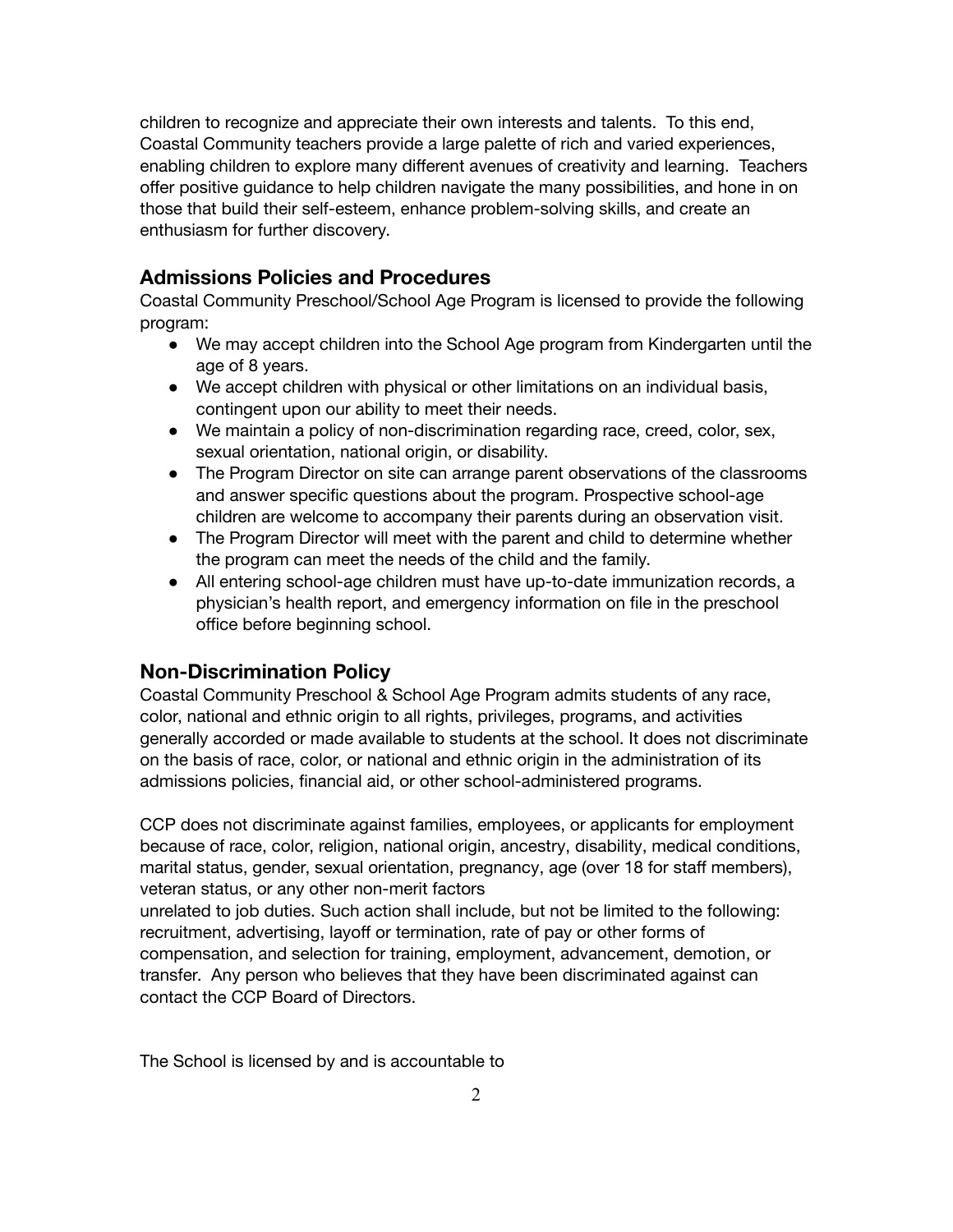State Department of Social Services Community Care Licensing 2580 North Market Street, Suite 300 San Jose, CA 96131 408.324.1248

# **Personal Rights – Children and Parents**

All parents will receive a copy of the Personal Rights Statement (children's) and the Parent's Rights Statement which will need to be read, signed and placed in the child's file along with the following forms:

- Consent for Medical Treatment
- Child's Preadmission Health History/Parents Report
- Identification and Emergency Information
- Physician's Report with updated immunization records and TB test
- Signed admissions agreement
- If applicable, a Needs and Services Plan

A licensing agent has the authority to stop by the school at any time, with or without advance notice to perform a health and safety inspection. This person has the authority to interview individual children. The State Licensing Agency may be contacted by parents at any time. (See above contact information)

# **CCP Employees & Outside Work**

CCP employees who work other jobs, provide community services, or participate in external leisure activities are not permitted to market, promote, or offer these outside activities or events to families enrolled in CCP programs.

CCP shall have no legal liability or responsibility for any arrangements made between a staff member and a CCP family participant that occurs away from work and that is not part of a CCP recognized program within program hours. Such activities, should they occur, will not be covered by CCP's worker's compensation or liability insurance.

# **Tuition**

- The regular school year runs from August through May. The first tuition payment is due on August 1 of each school year. Thereafter, tuition payments are due by the first of each month, September through May.
- All tuition payments are made payable to Coastal Community Preschool and should be delivered to the School. There is a tuition folder in the parent file in each classroom.
- Tuition payments are considered to be late if not received by the fifteenth of the month and are subject to a \$25 per month late charge.
- **● Late pick-up charge: a charge of \$20.00 for every 5 minutes** will be applied **If the parent or guardian is late picking up a child after their contracted schedule pick-up time a late fee will be applied.**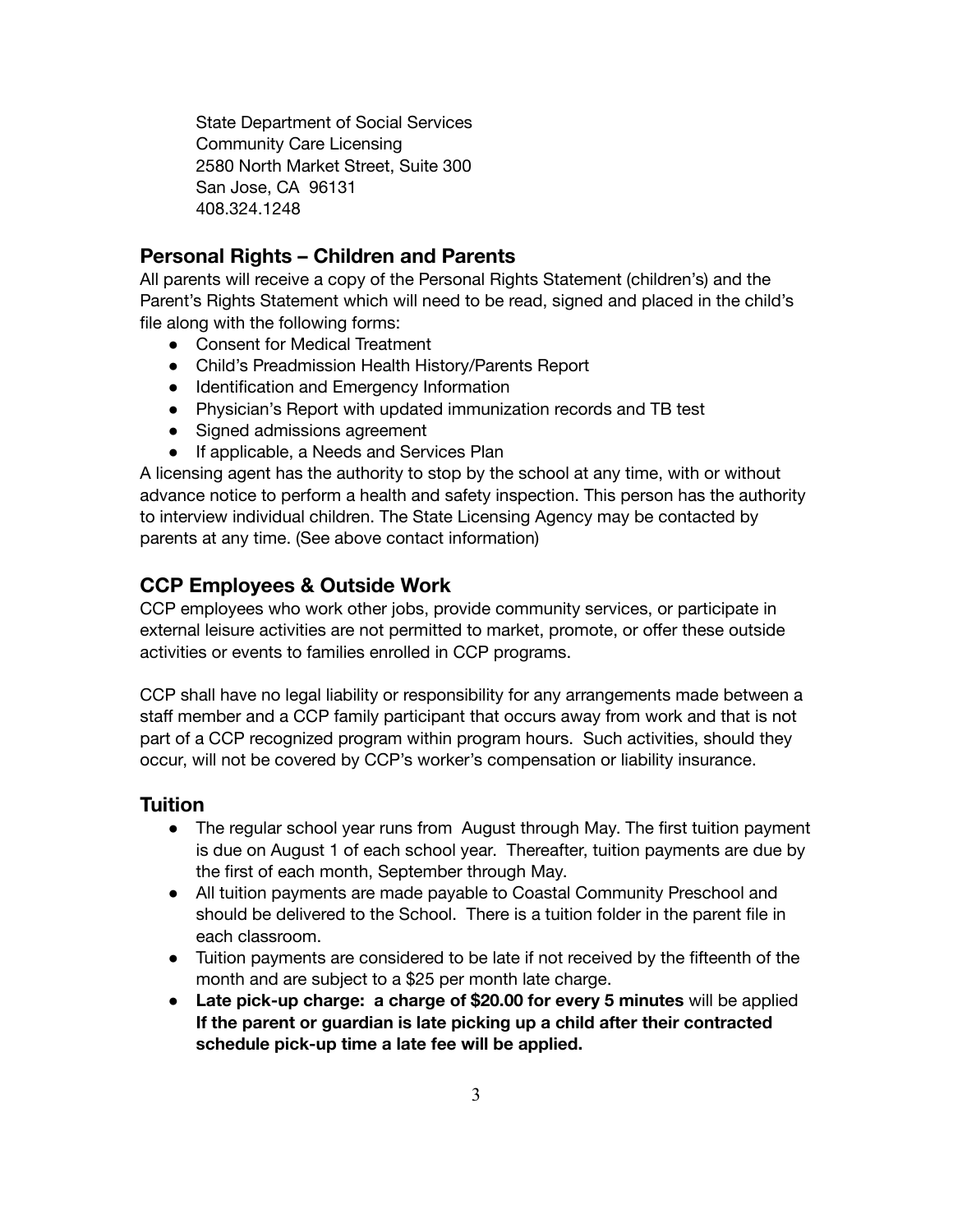- **The School-Age program's official closing time is 5:30PM** for full-day schedules. This fee will be applied regardless of notification to the school regarding you being late. Late pick-up care charges are in addition to tuition and fees for the student's regular school program.
- **Tuition is subject to change annually.**

### **Schedule**

CCP strives to offer flexibility in scheduling. You may sign up for 3, 4, or 5 days a week; **we do not offer a 1 or 2-day-a-week schedule.** See the tuition schedule for more details. If you need to add an extra day to your schedule, you may contact the CCP office to see if there is availability on any day your child does not regularly attend.

### **Holidays**

CCP is closed on the following Holidays and childcare will NOT be provided: Labor Day Veterans Day Thanksgiving Break (Wednesday-Friday) Winter Break (see CCP calendar on website) Martin Luther King's Birthday President's Day weekend (4-day Fri-Mon) for exact dates see CCP calendar Spring Break (see CCP calendar on the website for exact dates) Memorial Day

# **Daily Schedule**

### **Half Day**

**12:30**-**2:25** Check-in: Kindergarten Children arrive from school and check in with their teacher. Upon check-in, they are able to eat snacks and engage in self-directed indoor play, reading, and games.

**2:30-3:15** Older children arrive, they are able to have a snack, a group meeting for all to discuss the variety of activities that are offered that day (i.e. arts & crafts, sports, science, games, etc.) and are asked to make a plan based on those activities.

**3:15-5:30** Inside/Outside Activities

## **Curriculum**

Our chief function here at CCP is to create a community and environment that is safe … physically, emotionally, and intellectually. We actively utilize the emergent curriculum method to help children clarify their interests and come to a deeper understanding of topics they are interested in. We strongly value the Anti-Bias Perspective which helps children come to an understanding of their similarities and differences.

### **Basic Services**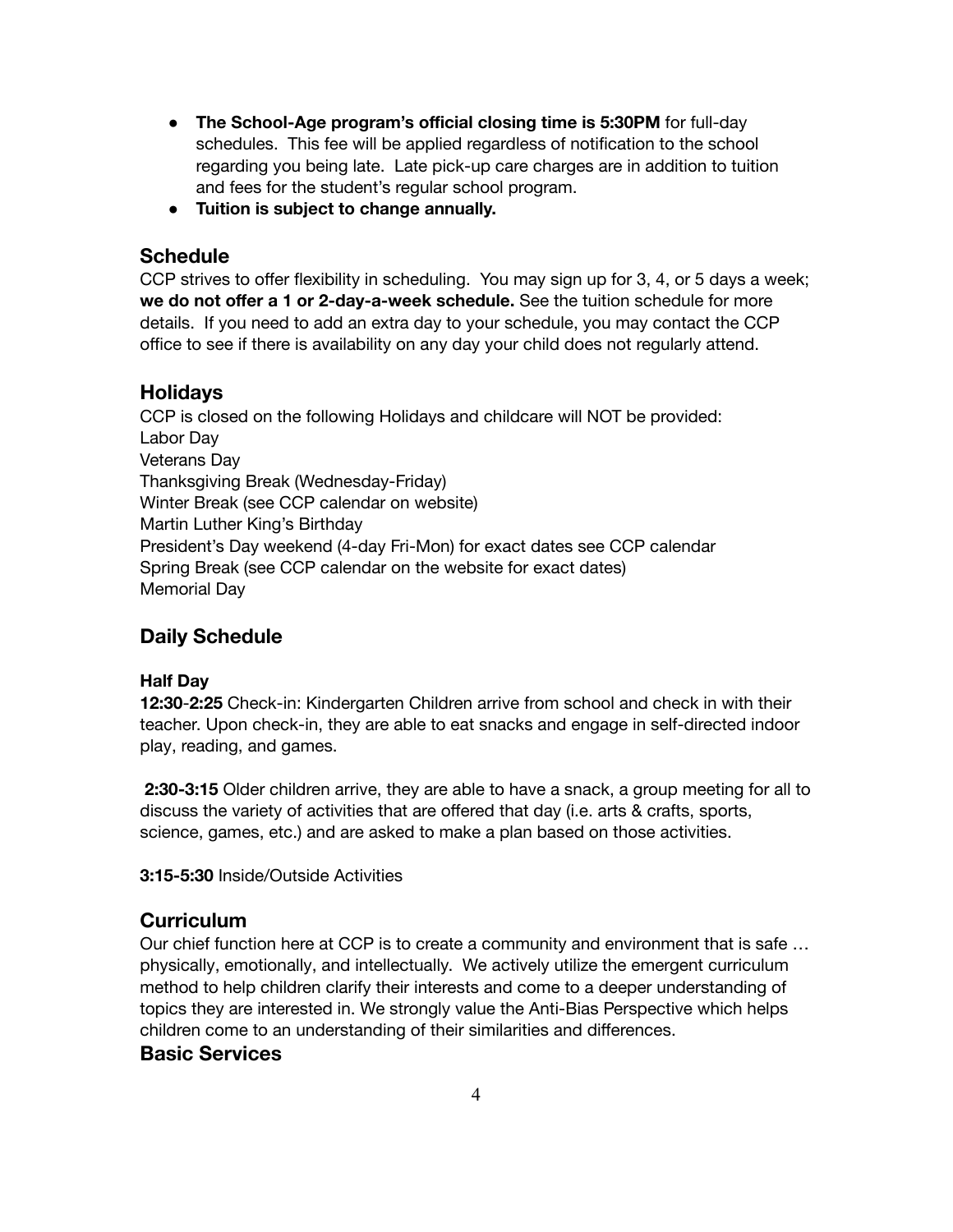As part of the above student's program, Coastal Community Preschool School-Age Care shall provide the following basic services:

- 1. **Crucial social interaction for your child's development.**
- 2. **Small teacher to student ratio** 10-1 for better learning and growth, for children ranging from Kindergarten to Age 8 (Second grade).
- 3. Physical, emotional, and intellectual well-being of your child
- 4. **Activities:** The above student shall be involved in a program of play and learning experiences that are age-appropriate for the children enrolled in the program. The teacher will assist with your child's online learning. Once your child is finished they will have activities in the classroom until all the children have completed their online learning with their elementary teachers after which, they will have the rest of the day to explore and enjoy; nature, art, science, music, reading, cooking and games. A balance of active and quiet play shall be offered with individual and group activities geared toward the emotional, social, physical, cognitive aesthetic, and individual growth of the students.
- 5. **Responsibilities for the above student:** the school shall assume responsibility for the above student after s/he has been signed in by a parent/guardian, or designated representative of the student's parent or guardian, and has been greeted by a teacher. The school shall retain responsibility until the above student is signed out by a parent/guardian, or designated representative of the student's parent/guardian. The parent/guardian shall be responsible for notification of changes in pick-up instructions and updating the list of persons designated to do so.
- 6. **Medication:** the above student shall be administered medication only upon the written request of the student's parent/guardian. The school shall have no responsibility of any kind whatsoever for failure to provide requested prescription medication or for adverse reactions which are caused by the administration of such medication.
- 7. **First Aid:** The school shall give appropriate first aid to the above student if s/he is hurt. A parent/guardian shall be contacted if it is in the judgment of the school staff that immediate medical attention is necessary. In the event, that a parent/guardian cannot be reached, and staff judges the injury to be of an emergency nature, the student shall be transported to a medical facility by private car or ambulance. The parent/guardian shall assume full financial responsibility for all treatment.
- 8. **Personal Belongings:** The school staff shall make every effort to safeguard personal belongings brought by the above student but shall not be responsible for lost or broken items.
- 9. **Reporting suspected child abuse:** The Director or any other staff member shall report to Child Protective Services as required by law, any suspicion of child abuse, neglect, or endangerment of which they become aware.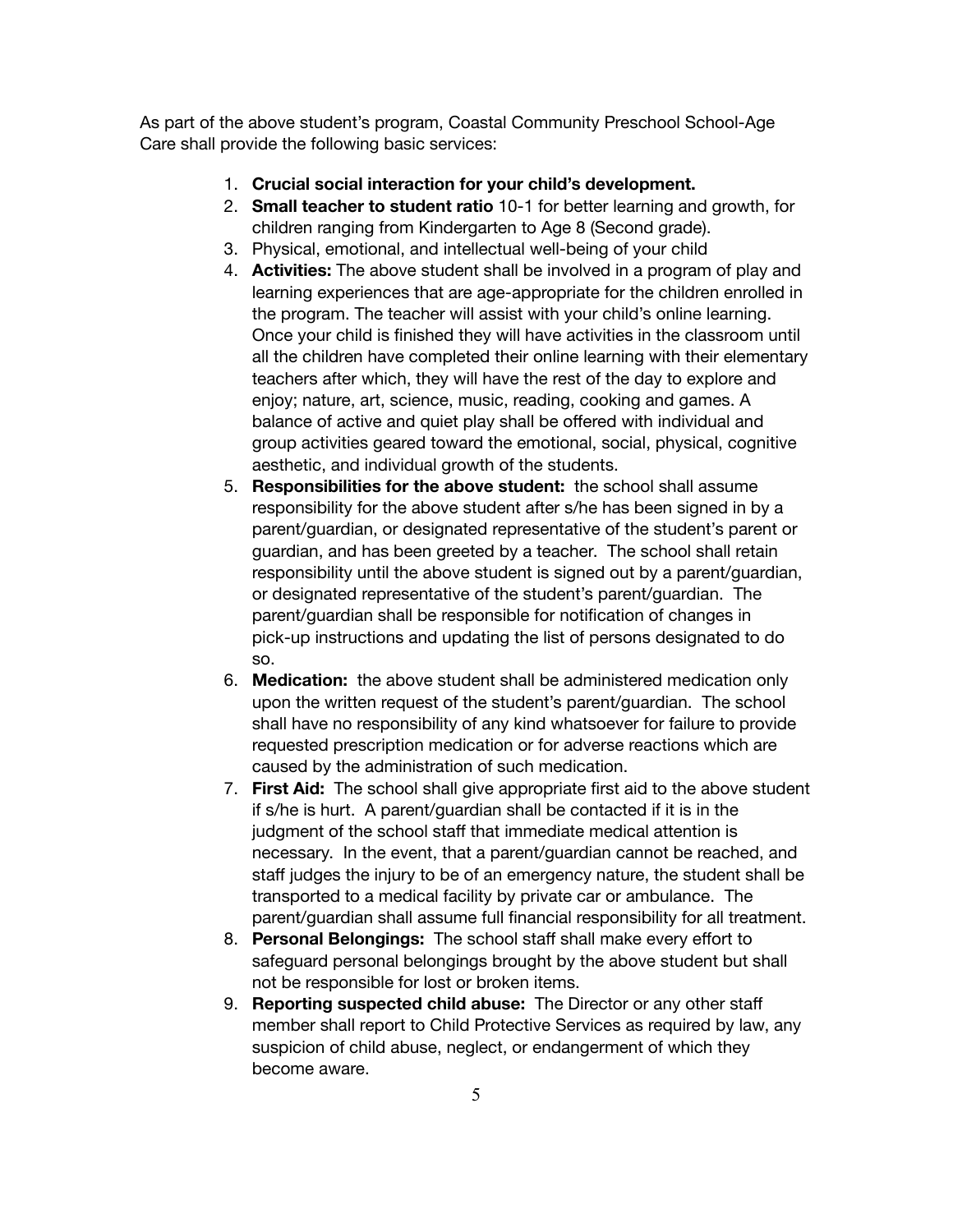Group times, large and small, which are part of the daily routine help the children learn to share, listen, participate, and care for one another.

All programs strive to maintain a close relationship between home and school, parents and staff, teacher, and child.

### **Homework Policy**

Each day, the center will provide a quiet homework area in which children will have the opportunity to do their work for at least 30 minutes. The program will encourage children to do their homework, but cannot be responsible for the completion and review of each child's work. The teacher can help with questions, but extensive tutoring cannot be provided. The classroom will have pencils, rulers, paper, and a dictionary.

### **Field Trips**

Field trips may be as simple as a walk around the neighborhood, to the duck pond, or have a more involved destination. General field trip information and guidelines are as follows:

- Parents need to sign a field trip permission slip upon enrollment to allow their child to participate in field trips.
- Parents will be notified ahead of time about any field trips happening in their child's classroom.
- Emergency cards and medical release forms are taken on all field trips.
- Adults will have children specifically assigned to them and will be responsible for them for the duration of the trip.
- Transportation includes walking and maybe on the city bus.

We do not offer any services other than these basic services.

### **Important Parent Information: Arrival and Departure Procedures**

**Sign in/Out -** Parents, and/or an authorized adult, **MUST** sign your child in and out each day. A form requiring your **full** signature (initials only are **not** acceptable), as well as the time of arrival and time of departure, will be available in each classroom. A comment book for special instructions (emergency phone numbers for the day, pick-up, or health information) will also be available.

Children will be released only to parents or those adults given specific permission on a pre-arranged basis. Parents must leave written permission authorizing someone else to pick up their child. A child will never be released to an adult we don't know without the express permission of the parents and only when proper identification is provided.

## **Please note the following important guidelines**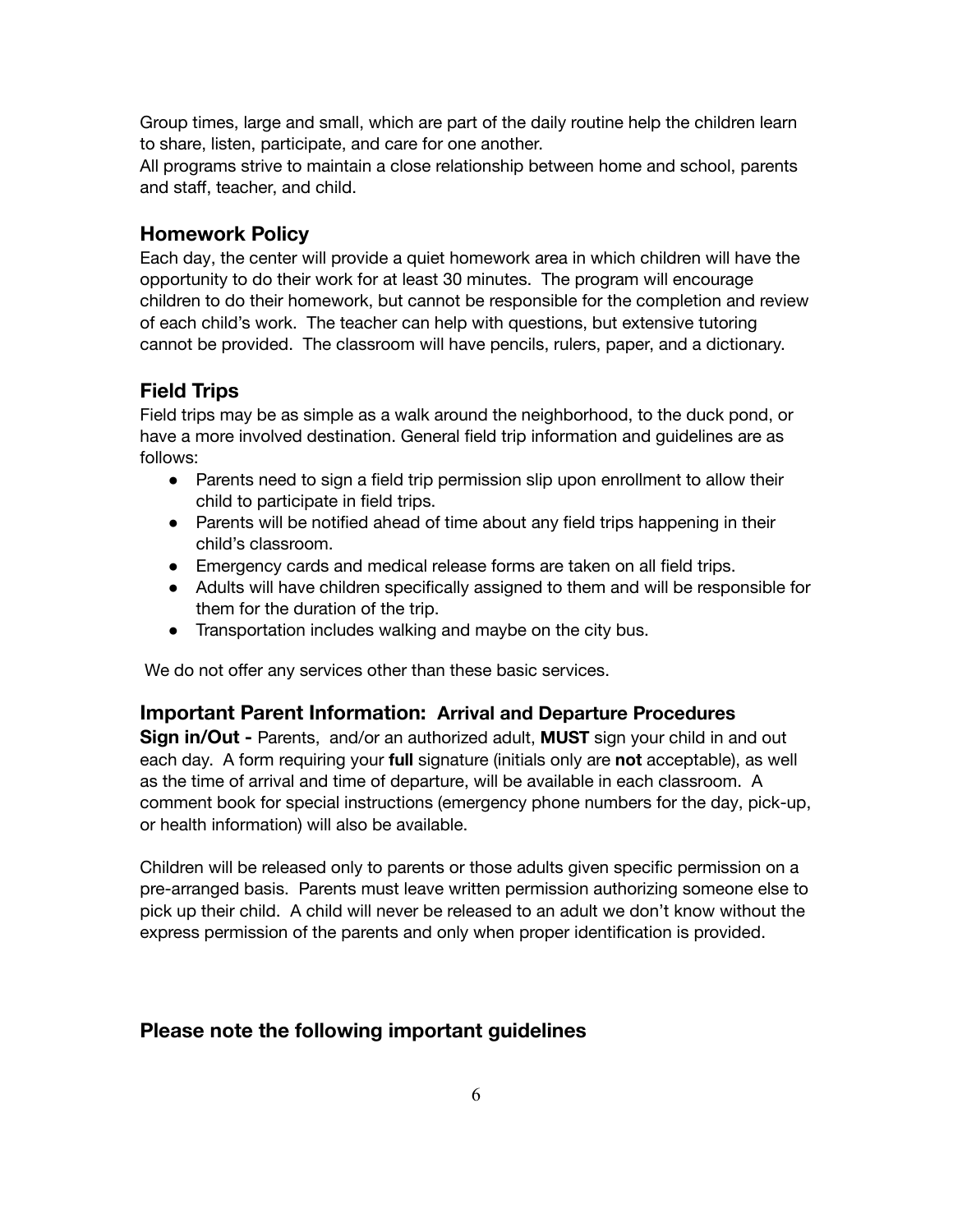Until children are picked up by their parents or other authorized caregivers, they are required to stay in an area supervised by a teacher. Once a parent has signed a child out, the teachers will no longer be responsible for the supervision of that child. At that point, the parent is solely responsible for supervising the child. Also, be aware of your child's whereabouts while you are chatting with other parents at pick-up time. The parking lot can be a dangerous place.

#### **Supervision of Visiting Siblings**

Coastal Community Preschool teachers share various duties, tasks, and supervision roles throughout the day. Because of this, we ask parents or other caregivers to help in the supervision of siblings and extra children who they may bring with them to school. The center has a high standard of care in regard to the supervision of visiting children. We ask that the adult keeps the visiting child or children with her or him at all times. If the visiting child is age 3 or under, we ask that the related adult hold the child, hold the child's hand, or closely supervise the child within arm's length at all times. If the visiting child is age 4 or older, we ask that the related adult keep the child in whatever area s/he is in and supervise appropriately. We enjoy getting to know our children's siblings and friends and welcome them as part of the CCP community.

### **Lunches and Snacks**

Parents must notify the teaching staff of any known food allergies or food restrictions affecting their child.

Children bring lunches and snacks from home. Label his/her lunch container with your child's name in an obvious place since we often have several lunchboxes in the same popular style. We would like for children to be in charge of their own lunches at lunchtime. Some sort of ice pack to keep things cool is also a good idea. If a child forgets their lunch, CCP will provide a meal/snack at no charge for the child.

## **Health and Safety**

There may also be a situation where the building is safe enough to occupy, but parents/ guardians cannot get to the school to pick up their children. In this case, we will keep your child at school until you arrive or someone on your emergency form arrives. These possibilities make it necessary to identify alternative care sites (CARES), CCP families, or caregivers who have volunteered to care for one or more children in the event of an evacuation or stranded children. Establishing out-of-state or out-of-area contacts to be used if local phone lines are overloaded or cell towers are down would help in maintaining contact with the CCP families.

If we evacuate the building, we will leave a sign on the front door, and a message will be sent out through the OneCallNow system. We have enough emergency supplies stored outside the building for a couple of days if needed. Our policies and procedures for Disaster and Emergency Preparedness are posted and updated regularly.

# **Health and Wellness Policies**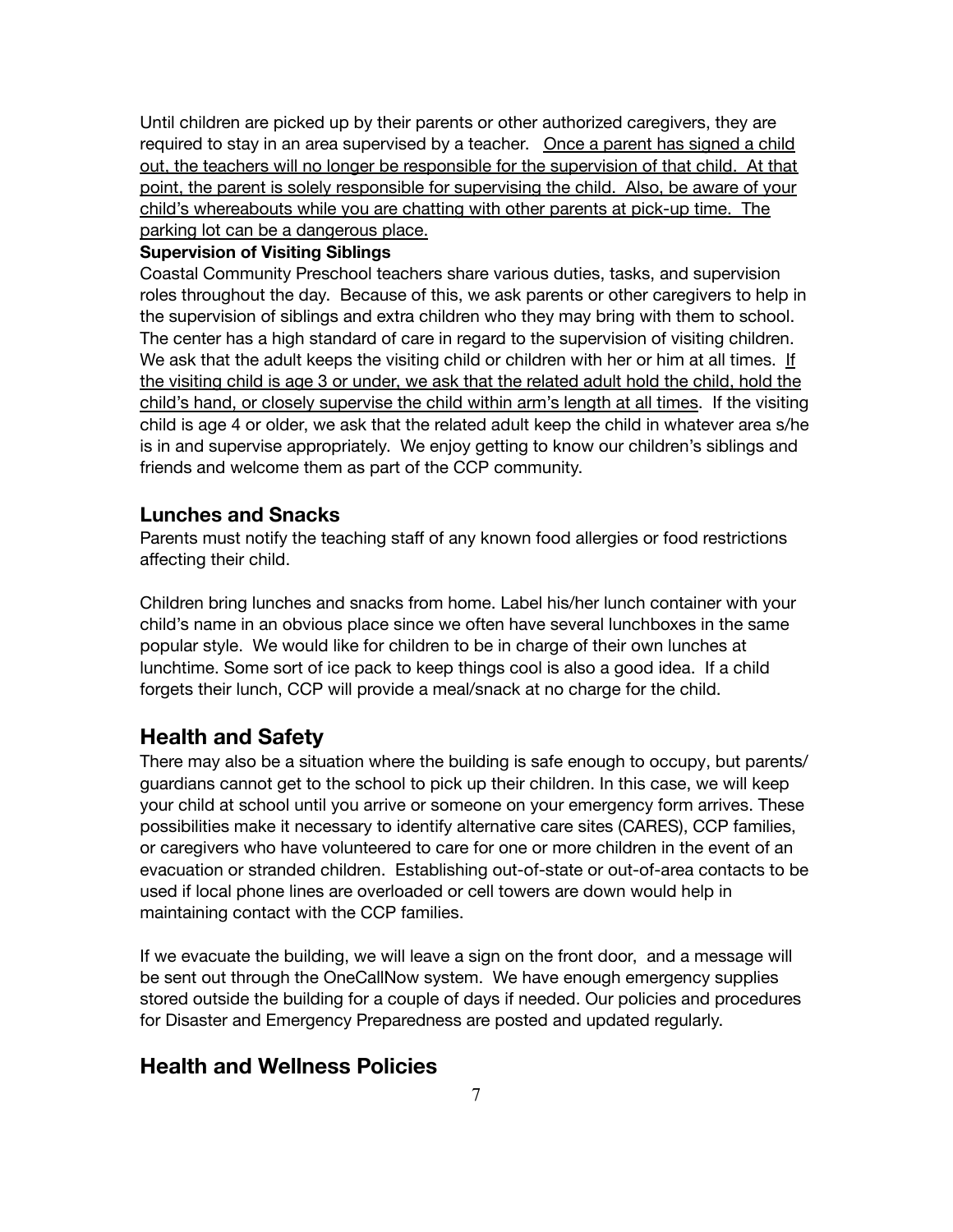Your child/ren must attend school daily in order to participate in the school-age program. If your child stays home from school during the day due to illness, s/he may not be dropped off at the CCP school-age program. Likewise, your child/ren cannot attend the CCP school-age program if s/he becomes ill at school. For the health and safety of the staff and other children, an ill child released by the school for parental pick up will not be permitted to sign into the center. In the event your child is suspended or expelled from school, they may not attend after-school care those days and there is no tuition adjustment in this situation. For questions concerning the exceptions to this policy, please contact the Program director.

#### **Health and Medication Guidelines**

These health guidelines are for the protection of all the children and families of CCP. It is often difficult to tell how sick children are when they do not appear well. Because this is the age with the highest incidence of communicable disease, it is impossible to prevent illness completely, especially in a group situation. The spreading of illness and the severity of the illness may be reduced by careful assessment of your child's health each day. Parents should call the School about any illness their child is experiencing. The teacher will assess each child's health upon arriving at school each day and will discuss any problems with you.

#### **Exclusion for Illness Policy**

Keeping children healthy is a partnership between families, the School, the children themselves, and your medical provider. Some illnesses require exclusion to ensure the ill child's protection, and to protect the other children, families, and staff. Families are expected to observe their children each morning for any signs of illness and to call with any questions or problems. Please call in to let us know if your child will be staying home for any reason, especially in the case of illness.

Please do not send your child to school on over-the-counter medications without first checking in with the director or your child's teacher. Fever reducers and antihistamines can mask real symptoms of a cold or flu, which contributes to the spread of an illness. They can also cause behavioral changes in children. Please inform your child's teacher when they are on any type of medication, so they are best able to care for the child.

#### **Reasons to keep a child home**

- The illness prevents the child from participating comfortably in our program.
- The child requires more care than we can provide without compromising the other children in the program.
- The illness is any of the specifically diagnosed conditions listed below.

If your child comes down with a contagious illness, even if it occurs over the weekend, please notify the director as soon as possible. We are required to report to public health and to post an expose notice. Both of these things are done while maintaining complete confidentiality. Examples of reportable illnesses are measles, mumps, rubella, chickenpox, and head lice.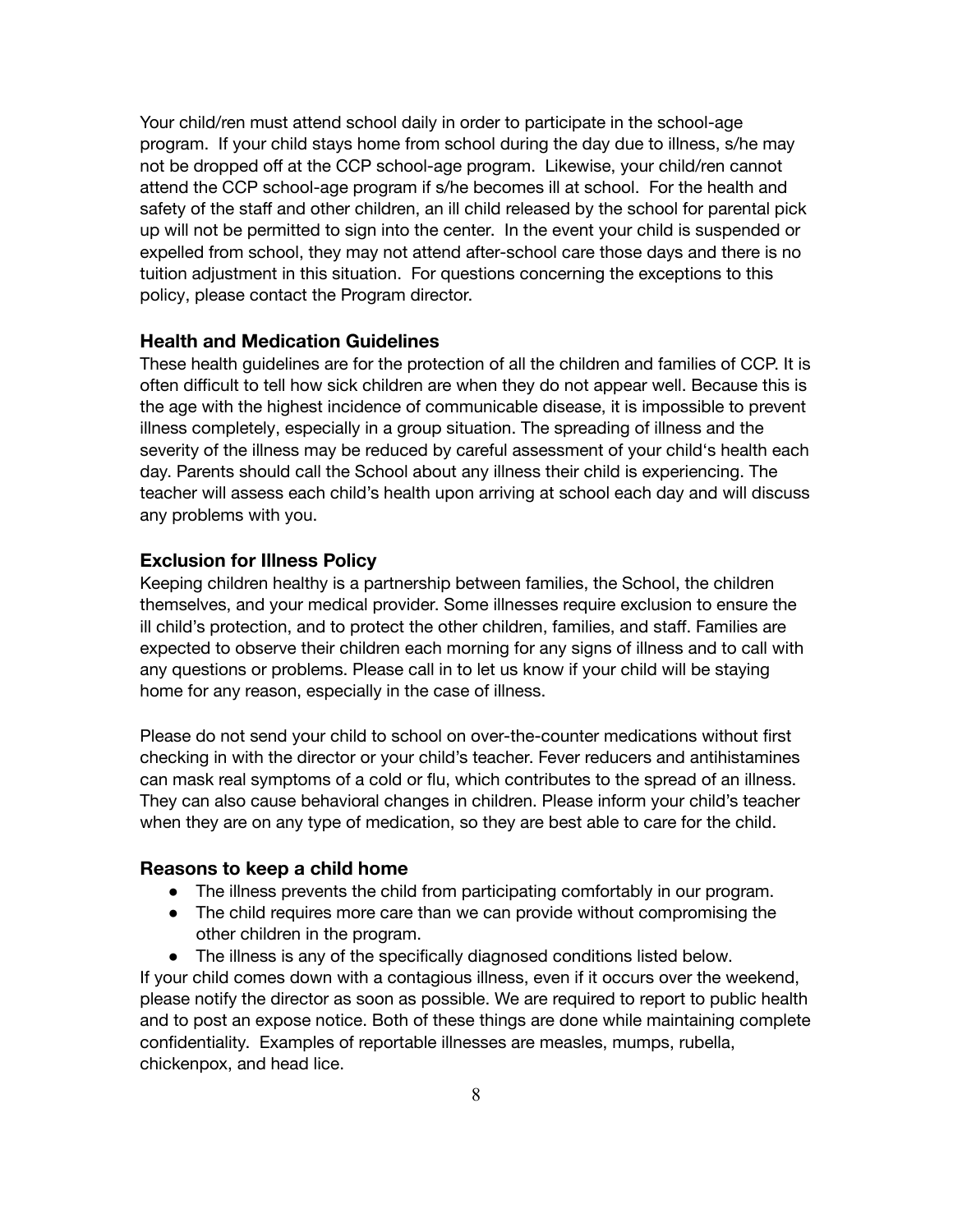# **Children must stay home or may be sent home with any of the following symptoms**

- Any COVID-19 symptoms. See Pandemic Policy for further information.
- A fever or temperature of 100.1° or greater within the last 48 hours.
- Lethargy or inattentiveness, uncharacteristic behavioral changes such as these are often related to illness. This is especially true when the child has an inability to focus on their normal daily routines.
- A new, clear, or white runny nose less than 3 days old, or in combination with other symptoms.
- A recurring cough or sneeze with mucous secretion (wet or wheezy) that could be spreading bacterial or viral infection.
- Diarrhea (loose, watery stools) twice in one day or one loose stool combined with a mild fever. The child may return to school after 24 hours with no diarrhea.
- Pink Eye or conjunctivitis symptoms are red, watery eyes, or mucous discharge from the eye.
- Yellow eyes with thick or thin watery mucus or pus draining from the eye. It may or may not be accompanied by redness or itching. A child with eye discharge will not be admitted, unless on medication or with a doctor's note.
- Presence of unknown rash, body rash with fever, or skin ailments such as impetigo, scabies (raised red spots or lines), ringworm, yellow skin, impetigo Coxsackie virus, poison oak, cold/canker sores, fever blisters usually accompanied by raised red spots or lines, swelling and/or intense itching.
- Change in skin conditions and rashes, not including eczema, psoriasis, or allergic reactions.
- Head ice or nits (eggs) If head lice are discovered, you must keep your child at home and notify the school immediately! Your child is not permitted to return to school until there is no more evidence of live lice or nits.

## **Your child may return to CCP when**

- **COVID-19** Follow the CDC guidelines for vaccinated individuals and CCP pandemic policy ([www.coastalcommunitypreschool.org](http://www.coastalcommunitypreschool.org) )
- **Fever** a child has had a normal temperature of 100° or less for 24 hours, and other symptoms of illness have cleared, and/or behavior has come back to typical healthy behavior.
- **Colds We ask that you keep your child home for the first three days of a cold.** If s/he has a runny nose with no other symptoms that are not less than 3 days old; or has a runny nose with no other symptoms that are less than 3 days old with a doctor's note that is an allergic condition.
- **Diarrhea** A child with one loose or watery stool will be observed. If there is a second loose stool, or if a child shows any other signs of illness, we will ask you to come to pick him or her up. Children who have diarrhea shall not return to school until s/he have NOT had any diarrhea for at least 24 hours.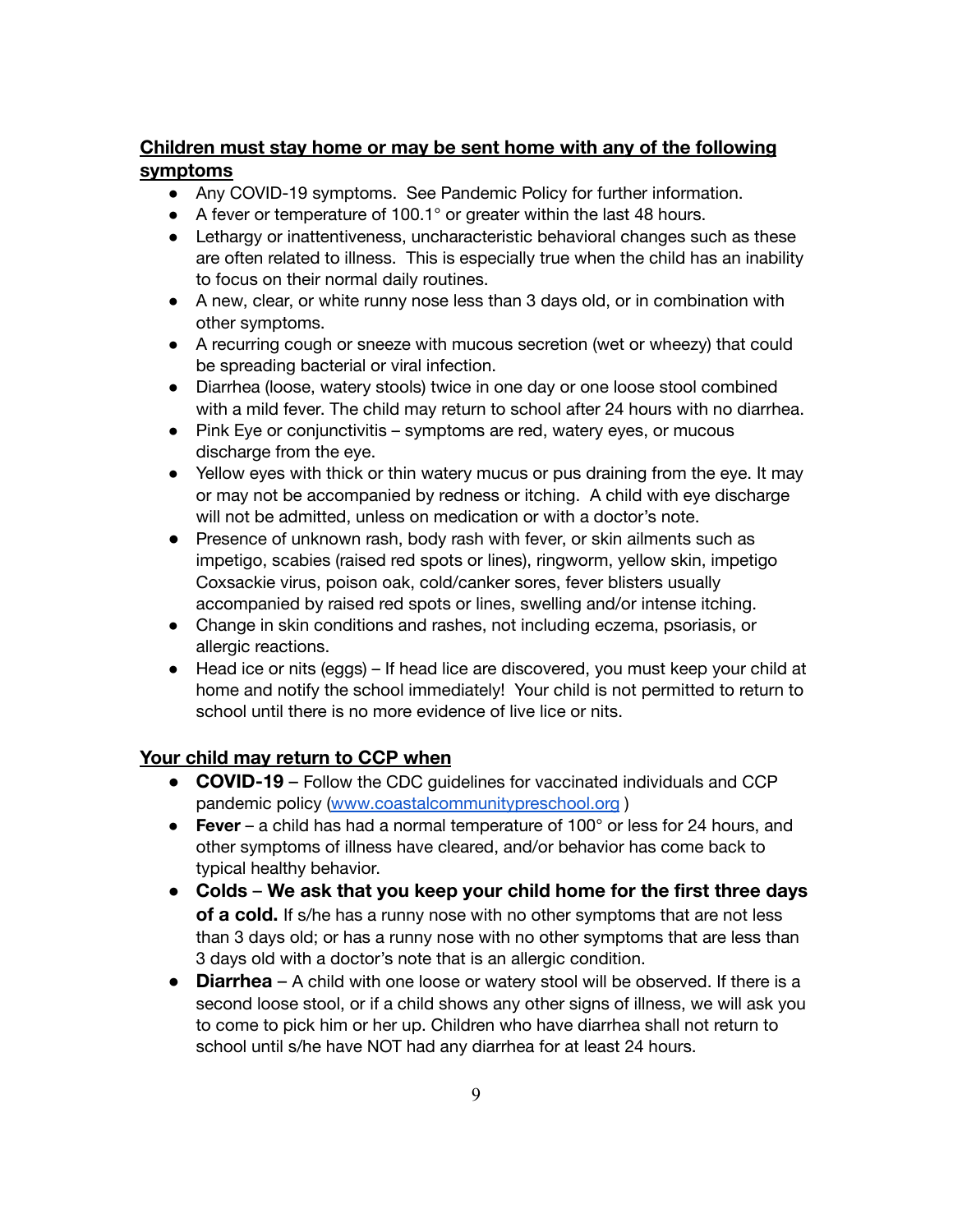- **Skin Conditions or Rashes** All skin conditions must be gone, or the child must have a doctor's note giving him/her permission to return to school. If the condition is of unknown origin, the child may return with a note from an appropriate health care provider stating the condition is not contagious. Children with allergies may attend school with medical permission. Children with heat or diaper rash may attend school.
- **Eyes** There should be no signs of fresh discharge from the eyes or discoloration of the eye. A doctor visit is recommended whenever the eyes are involved.
- **Lice CCP has a no-nits policy!!!** The child must stay out of school one full day after the day the lice are discovered. This is to ensure that the child and the family's house have been thoroughly treated and that the child is returning to school nit free. Treatment with lice shampoo or other prescribed treatment, and removal of all eggs is mandatory.
- **Energy Level** When your child is active, not showing an unusual lack of energy, and is able to participate in the program, s/he is ready to return to school

These health guidelines apply to staff as well as children. Parents are asked to observe the child each morning. In the event a child becomes ill during a school day, the parents will be contacted to pick the child up and the child will be isolated until a parent or guardian arrives. Please be sure that all emergency and telephone information is kept up to date. The staff is alert to the health of each child and knows your child well. Individual medical problems and accidents are recorded and reported to staff and the family.

# **Incidental Medical Service**

CCP will follow the American Disabilities Act, California Education Code, CCP Board Policy, and other regulations and guidance that govern our services to children in early care and education that may require incidental medical services. Incidental Medical services provided may include the following:

- Inhaled medication for Asthma or Respiratory illness
- Blood-Glucose Monitoring
- Glucagon Administration
- Gastrostomy Tube (G-Tube)
- EpiPen Jr. & EpiPen
- Care of Ileostomy Bag
- Emergency anti-Seizure Measures
- Prescription/Non Prescription Medication
- Other Incidental Medical Services

CCP does not have medical staff on site. All incidental medical services provided will have complete plans for individual children according to medical information provided by parents and reviewed by staff with medical consultation as needed. All plans will include, but not be limited to:

• The type of incidental medical service provided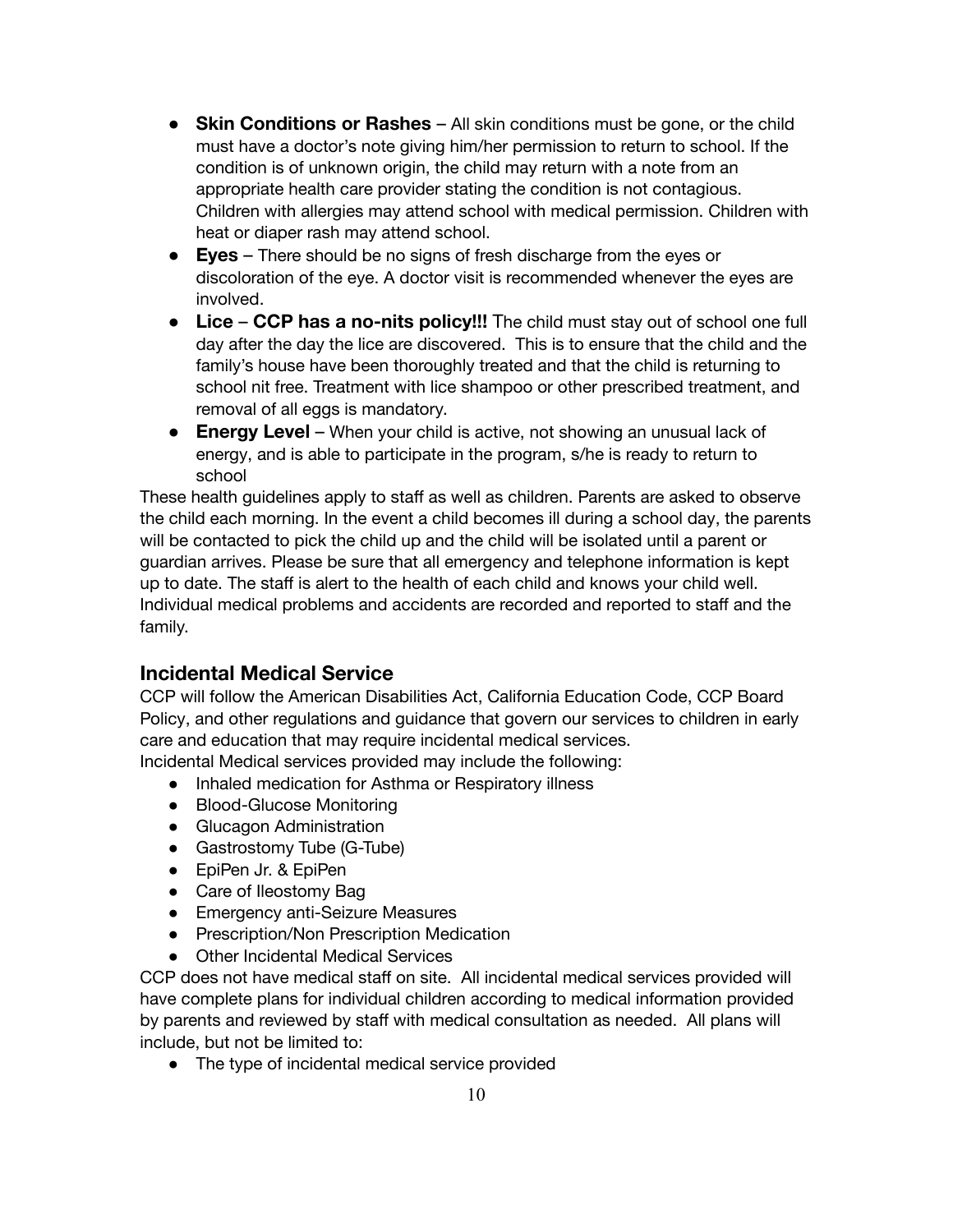- Parental/Authorized representative permission to provide the incidental medical service
- Written instruction from the child's physician
- Records of the medication/services that were provided on-site (log)
- How specific medical equipment will be provided, stored, and be available to staff
- The training requirements for the services, including
	- $\triangleright$  How to administer medication/services
	- $\triangleright$  Use and maintenance of required equipment supplies
	- $\triangleright$  What to do in emergencies
	- $\triangleright$  Who will provide the training to staff or licensee
- Verification of staff training and staffing plan including the number of trained staff that will be available when children need specified incidental medical services while in care.
- Plans for a field trip away from the facility
- Plan for ensuring proper safety precautions (appropriate action for exposure to blood and body fluids, including wearing gloves, performing hygiene immediately before and after removal/disposal of gloves, and disposal of used instruments in appropriate containers.)
- Plans for transporting medication, equipment, and supplies with child/ren to ensure medical services are not interrupted when there is a disaster that requires relocation of children.

### **Child Medication Guidelines**

Prescription medications can be administered at school to a child ONLY if the following conditions are met:

- The staff of CCP WILL NOT GIVE THE FIRST DOSE OF ANY MEDICATION and we ask that families do not administer the first dose immediately before bringing their child to school in case of an allergic reaction.
- For the protection of all children, families, and staff of CCP, children who require, or have taken, any medications, prescribed or otherwise, within the last 4-6 hours, should stay home. We ask that parents do not come to the School to administer these medications.

If your child needs to receive medication while attending CCP, the following conditions must be met:

- The parent must complete a *Permission to Administer Medication* Form.
- The medication form must be signed, dated, and must include the name of the medication, date, and dosage, as well as the times to be given.
- All medications must be in the original container with
	- o the prescription visible and readable on the container.
	- o the child's name.
	- o the appropriate dosage is written on the label.
	- o the expiration dates.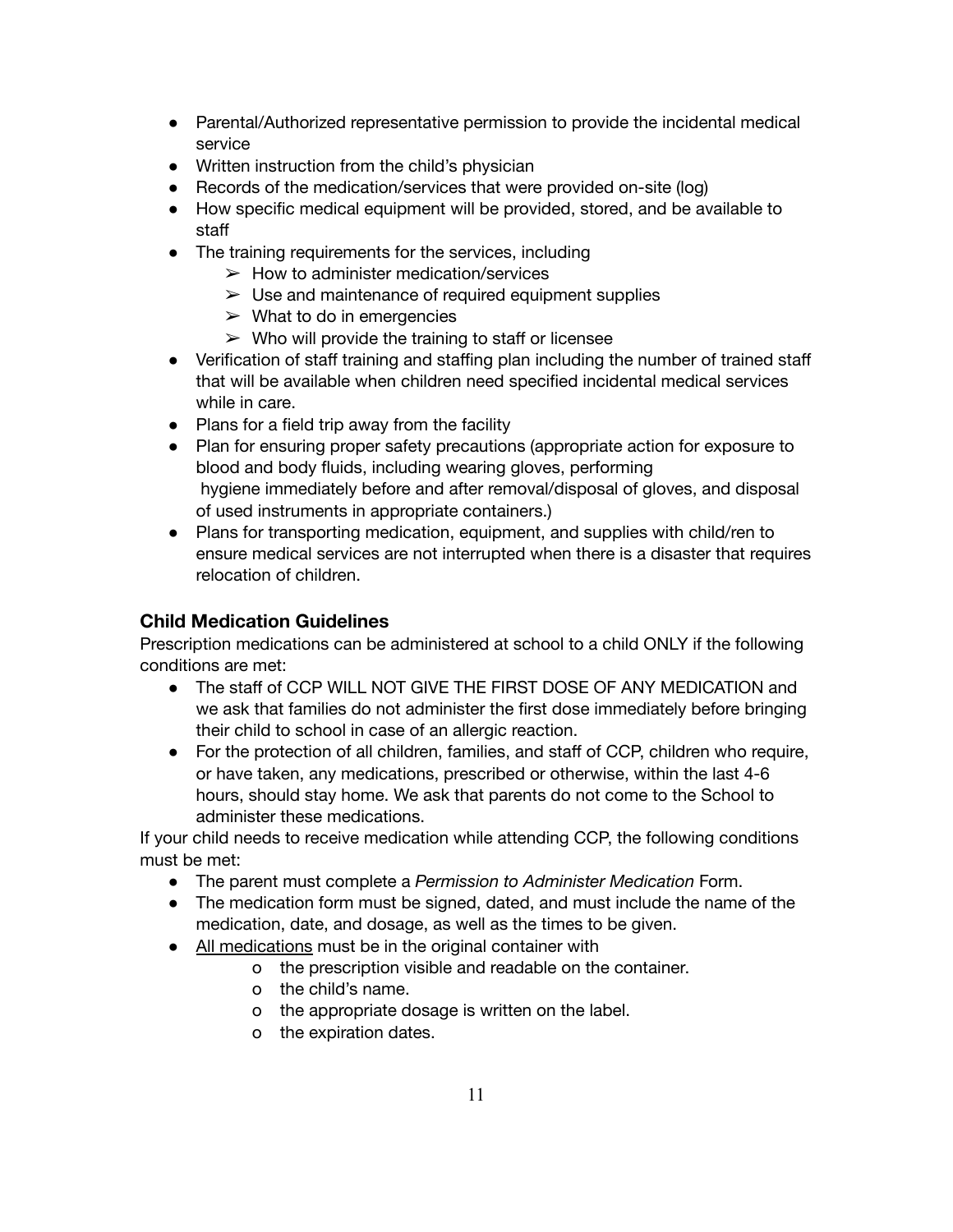- Over the counter, non-prescription medication can only be dispensed from the original container and
	- o The *Permission to Administer Medication* form must be completed.
	- o the name of the medication.
	- o the child's name.
	- o the appropriate dosage and time intervals are written on the label
	- o the expiration dates.

### **Accident Procedures**

When minor accidents occur such as scrapes, cuts, or bumps, the staff will provide the necessary first aid. An "Ouch" report will be put in your child's file.

In the event of a more serious accident, medical or dental, we will contact you immediately and perform all other necessary actions. In the case of serious injury, a person trained in First Aid may render appropriate aid, but 911 will be called. Other than minor bumps and scrapes, parents will be called immediately whenever an injury occurs. All of the teachers are certified in emergency pediatric first aid treatment, including CPR for infants and children.

In the event of a natural or another kind of disaster and the building is not safe, it may be necessary to evacuate the building. The staff will care for the children at the school until the parents, or other approved adults, arrive. If it is unsafe to remain at the School, we will evacuate to other buildings on the Church property.

CCP will follow the Department of Social Services reporting requirement and timeframe including reporting serious incidents of changes in the plan of operations.

# **Discipline/Rules**

Coastal Community Preschool School Age Program believes in a non-punitive approach to discipline and the use of conflict resolution skills. No corporal punishment is allowed. We believe every issue counts. In the case of an extreme behavior problem, a child would be removed from the group for a brief time, and a teacher would work closely with that child toward positive redirection. Teachers try to model positive attitudes and cooperative behavior rather than use punishment or blame. We want children to be successful, not only in their academic challenges but in social experiences as well. Rules are based on the safety and consideration of others.

Parents should note that, under state law, teachers are mandated to report any cases of suspected child abuse to the appropriate authorities.

### **Serving Children with Special Needs**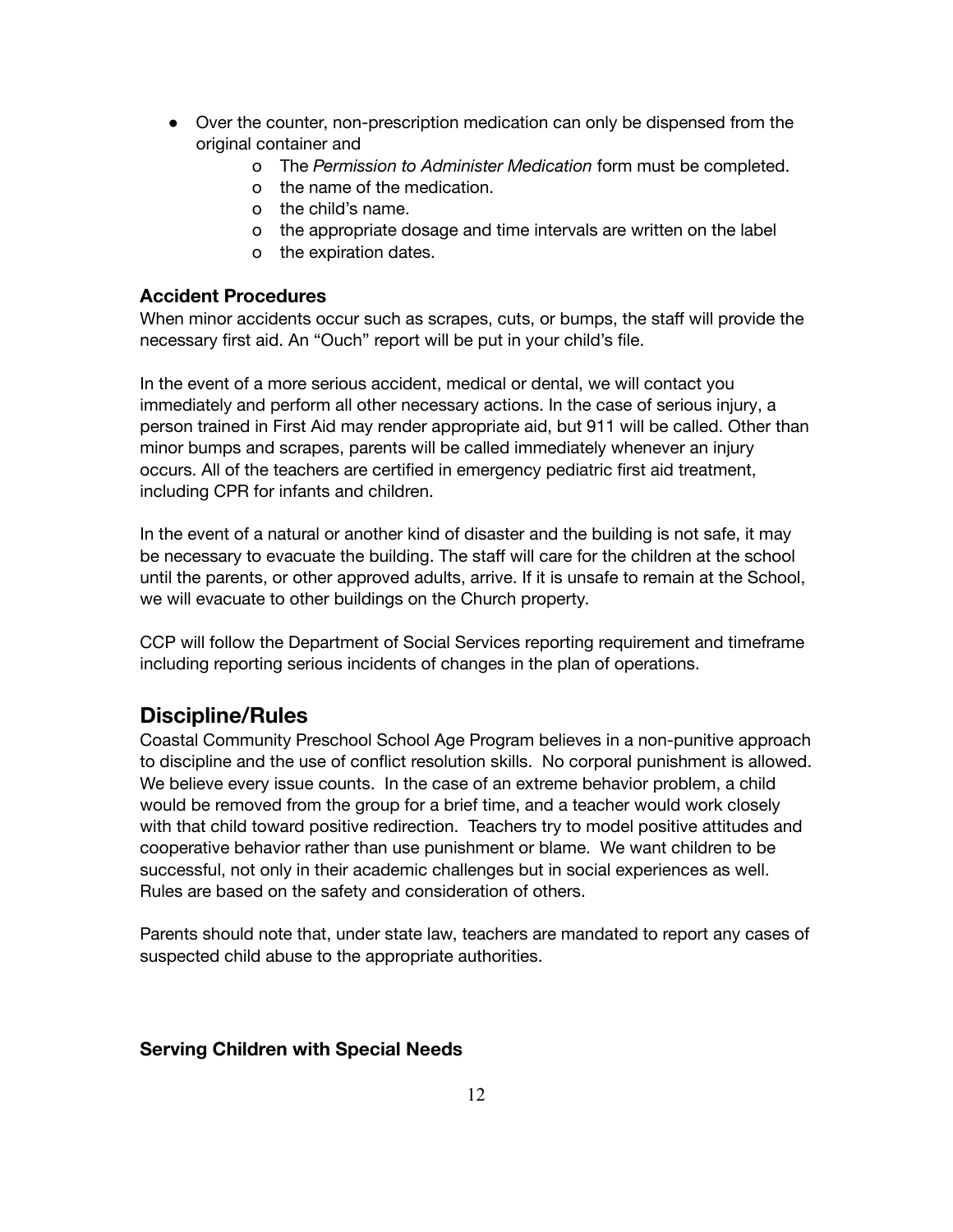Children's special needs should be interpreted broadly. For example, food allergies, family situations, personal fears, or preferences may constitute special needs. Coastal Community Preschool/School Age program accepts children with various disabilities, learning delays, or speech and language delays, as long as the needs of all the children in the program can be met. Parents and teachers are involved in the development and use of individual education plans. The preschool staff is familiar with available community resources and can refer parents.

#### **Program Assumptions**

Coastal Community Preschool's School Age Program program is based on establishing a learning environment that is experiential, active, and developmentally appropriate to the needs of school-aged children. We work to provide as active and varied a learning environment as possible and will be reluctant to deprive all children of certain activities because of the behavior or needs of one or two individuals. We see this learning environment as enhanced by the opportunity for children to make age-appropriate choices and will not create a regimented classroom due to an individual child's inability to make acceptable choices, or inability to control his or her behavior.

If a child is suspended from school, they will also be immediately suspended from CCP for the same period of time. Parents will be required to pick up their child from the elementary school. Tuition will not be prorated in the event of suspension. In the event of expulsion from elementary school, the child will automatically be terminated from CCPC as well.

#### **Steps Implemented for Behavior Management**

CCP will make every attempt to consistently:

- 1. Reinforce positive behavior.
- 2. Encourage and facilitate conflict resolution skills.
- 3. Document problematic behavior.
- 4. Notify parents of any problematic behavior.
- 5. Set up and meet in a parent conference, agreeing on a plan of action.
- 6. Set up and meet in a follow-up conference to determine progress, with the School-Age Program Director & Teacher.
- 7. Consult the Program Director if the problem persists, to determine the child's eligibility to remain in the program.

If at any time the child's behavior in any way threatens the safety of the other children or staff, the parents will be called immediately and will be expected to pick up the child within 30 minutes.

Behavior that is deemed extremely unsafe or violent may result in immediate termination from the program.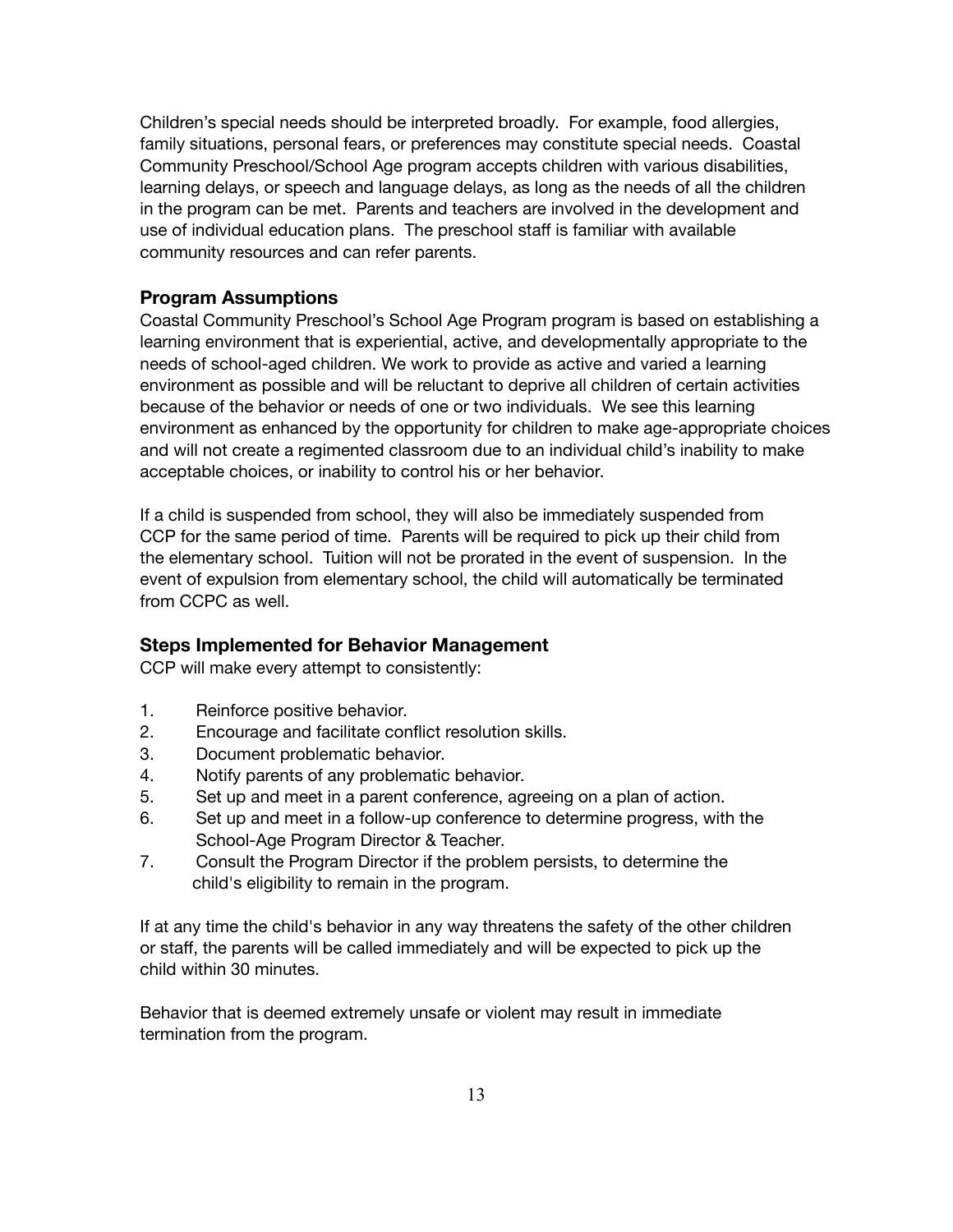# **Grounds for Dismissal**

We reserve the right to withdraw services to a family if the program is not appropriate for the child, or the child's behavior constitutes a safety or legal hazard to other children or the school. We will document any situation determined by our staff to be causing problems for the program. We will then schedule a conference to discuss the problem and set up a course of action with a timetable for resolution. However, in an emergency situation, we will take immediate action, with or without documentation or conference, and a service termination will occur.

### **Notice of dismissal may result if**

- A child's behavior creates a need for constant one-on-one supervision.
- A child's behavior is consistently disruptive to the group.
- A child's behavior constitutes a safety or legal hazard.
- A child continually acts out aggressively towards other children.
- A parent declines professional help to work on their child's challenging behavior and/or their own parenting skills.
- A child is overwhelmed by large groups, noise, or activity.
- A child has outgrown our program and needs one geared for older children.

### **Other Grounds for Dismissal**

- Continued late payment or non-payment of fees by parent or guardian.
- Inappropriate, aggressive, or threatening behavior on the part of the parent.
- Parent's failure to comply with the School's policies as described throughout this Handbook after being warned.
- Parental behavior causes disruption, distress, or endangerment (boisterous actions or insensitivity to classroom conditions, verbal or physical abuse, intoxication, threats toward children or adults, and so on.).
- Concern for child's safety due to parent intoxication or drugged condition.

### **Course of Action - Termination**

Teachers consider their role as being partners in helping children to be secure and happy. One of our goals is to help children manage their feelings and behavior while at school.

- **Verbal or written discussion(s**)
- **Formal conference** A Parent/Teacher Action Plan is formulated. The school requests that the family enter into this agreement in partnership with the goal of helping the child manage their feelings and behavior while at school.
- **Notice of Decision to Terminate**

## **Grievance Procedure**

Coastal Community Preschool has established the following grievance procedure to provide each parent/guardian with fair and impartial treatment.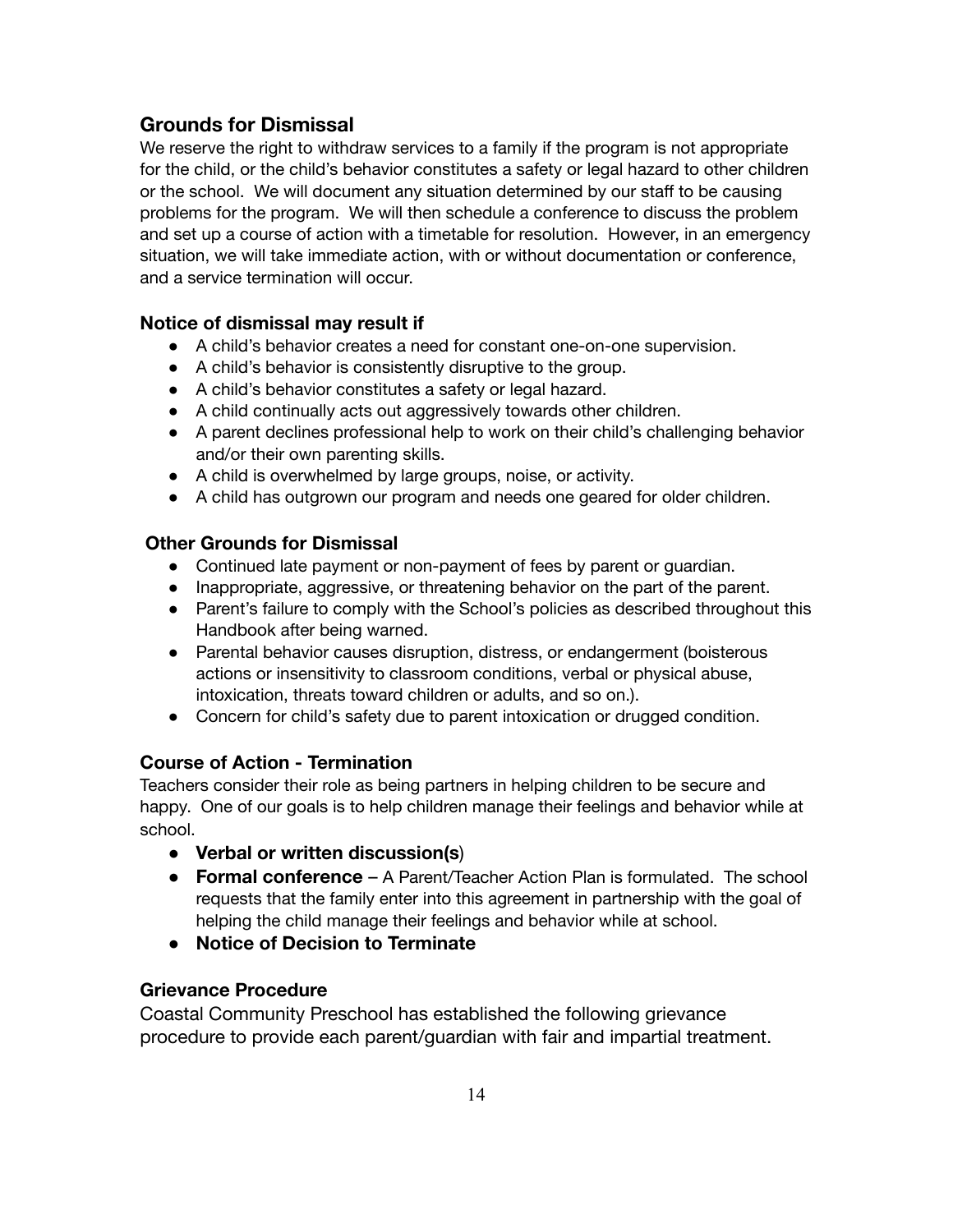#### **Step One – Verbal Discussion and Direct Communication**

If a parent or staff member has a communication difficulty or conflict, ask the parent or staff member to first approach the person with whom they feel there is a problem. Often the matter can be clarified and mutually resolved in this manner. After talking to a teacher or parent, you can talk to the Lead Teacher of that program.

#### **Step Two – Program Director**

If the problem is still not resolved, we ask that the parent go directly to the Program Director and describe the grievance in writing within 3 days. The Program Director will promptly schedule a meeting to provide an opportunity for each party to present his/her case. Within 3 days after that meeting or such a period as is required under the circumstances to thoroughly investigate the matter, the Program Director will provide each party with a verbal or written response to the grievance.

#### **Step Three – Board of Directors**

If either party is not satisfied with the decision at the second step, each party will have an additional 3 days to request in writing a personal meeting with a member of the Board of Directors, who will discuss the problem and investigate the basis for the grievance. The Board of Directors will then discuss the issue and provide either a verbal or written decision within 10 working days unless it has been determined that additional time is required under the circumstances. The decision at this step shall be final and conclusive for all parties.

It is the intention of Coastal Community Preschool to be fair and impartial in order to establish the smoothest relationship possible. No Party will be discriminated against or retaliated against, or in any way penalized for using this procedure. It is essential that everyone understand that any issue concerning students, families, or staff be discussed in a private and confidential manner.

It is the goal of CCP to support all families and staff in resolving issues while respecting individual values, goals, and privacy. We hope that with this process we are able to resolve differences of conflicts with respect and concern for all parties involved. No part of this procedure is intended to create an express or implied agreement that alters the preschool contract.

### **Integration Clause and Right to Review**

This Parent Handbook contains the policies and practices at Coastal Community Preschool/School Age Program in effect at the time of publication. All previously issued handbooks and any inconsistent policy statements, or memoranda are suspended.

Coastal Community Preschool reserves the right to revise, modify, delete, or add to all policies and procedures stated in this handbook or any other document. Any written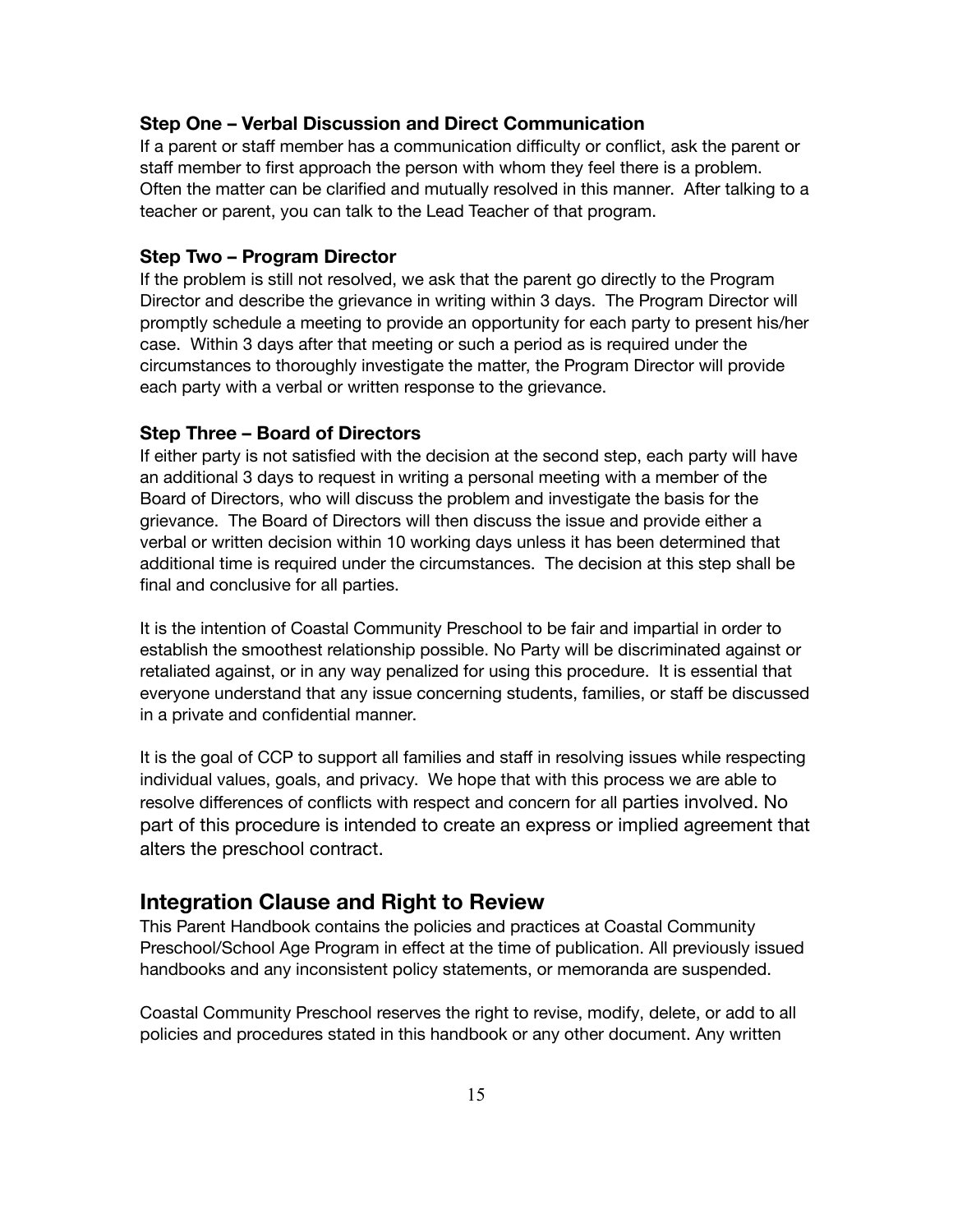changes to this handbook will be distributed to parents at least 30 calendar days prior to the effective date.

## **Contact Information**

Coastal Community Preschool 900 High Street Santa Cruz, CA 95060

Office phone and message: 831.462.KIDS (831.462.5437) Fax: 831.421.0765 Classroom (Parent) Number: 831.421.0745

Non profit Federal Tax ID Number: 51-0573359

Program Director: Stephanie Simmons [stephanie@coastalcommunitypreschool.org](mailto:stephanie@coastalcommunitypreschool.oirg)

Administrative Director: Kimberlee Biagini kimberlee@coastalcommunitypreschool.org

Our goal in discipline is to guide the behavior of children in such a manner that they will internalize our outward expectations. Therefore, developing the inner controls they need to function as whole and happy individuals is a key point.

We use positive discipline when a child exhibits unacceptable or disruptive behavior or is acting in a way that may be harmful to himself, another child, or a teacher. Teachers use positive discipline methods in a variety of methods.

#### **Positive Discipline methods**

- Disapprove of the behavior, not the child.
- Give the child words for his feelings. (You seem angry.)
- Acknowledge the struggle the child is engaged in.
- Be understanding about his frustration.
- Aid children engaged in a struggle to work out a solution. (What do you think we can do about this?)
- Help with a solution
- Redirect the child to a different activity. (Let's see what is in the science area)
- We give the injured child words for his feelings.(You can tell Jose you are angry)
- We stop the behavior. (I won't let you hurt Jimmy.)
- Help calm the child. (I will stay with you until you are calm.)
- Ask parents to develop consistent responses to behaviors at home and school.
- Call parents to pick up a child when behavior is unmanageable.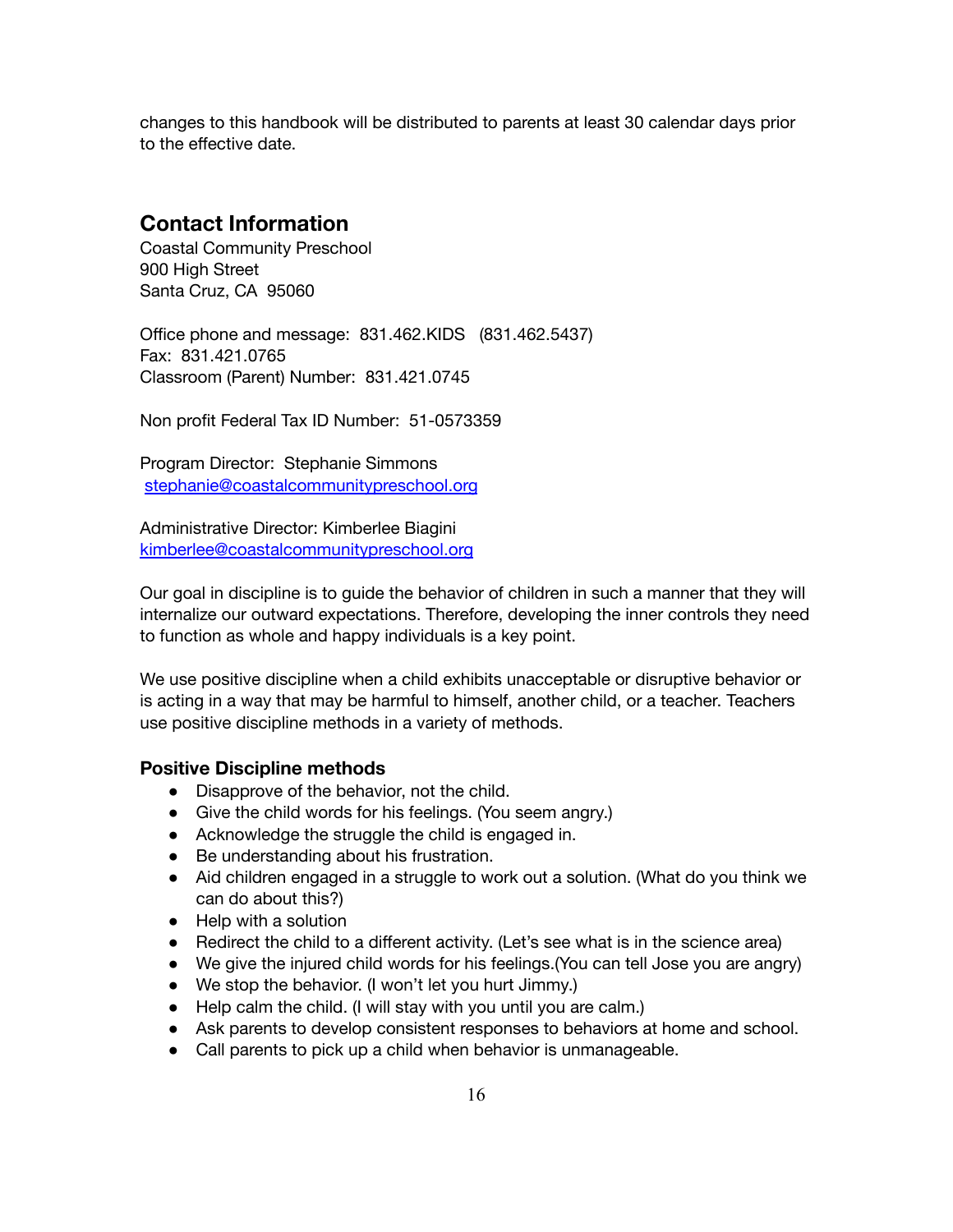The environment will be analyzed daily to find every possible way to prevent misbehaviors from occurring. This includes making sure the environment supports children's differing abilities and interests, the schedule of the day minimizes demands on the children, and guidelines have been established that are fair, consistent, and reasonable for preschool-age children. Additionally, teachers examine their own styles, attitudes, and actions to make sure they are not inadvertently contributing to power struggles with the children and fueling occurrences of inappropriate behavior.

If prevention techniques are ineffective, the teaching staff will look at what discipline method would be most effective in the given situation. Though not all inappropriate behavior can or should be ignored, ones that simply annoy rather than harm can be handled best by ignoring the unacceptable behavior. If the behavior is potentially dangerous or destructive, the child will be redirected or given a replacement activity.

If the redirection is unsuccessful, the child will be given a consequence that logically follows their actions and is reasonable, related, and respectful. This should be phrased positively and rely on the child's problem-solving skills. The child will be directed to a logical consequence with sound reasoning behind it. By doing this, teachers are modeling respectful behavior and encouraging the same from the children. Through this action-consequence process, children develop a sense of responsibility for their actions while strengthening their decision-making skills.

Removal from the situation is most effective in situations where a child has lost control and is unable to reason. Therefore, it is only used as a last resort when other methods have failed. It is also appropriate for an aggressive child to gain self-control away from other children. The following principles will be observed for removal to be a positive learning experience leading to self-discipline:

- Removal IS NOT punishment. Children will not be threatened with or fearful of being removed from their work environment.
- Removal will not be humiliating. Consequently, there is not a predetermined place. Instead, the teacher takes the child to a comfortable location away from, but within view of other children, and remains with the child to assist them in gaining self-control. The child can choose to sit, stand, lay down, or whatever is most comfortable for the child. This is not the time to get into a power struggle with the child.

Children are not left without an adult. This separation is not a punishment but a time to calm down and learn from what they have just experienced. They need adult guidance to know what behavior is expected in the future and feel the adult's confidence that they will use better judgment when they return to the group. The adult will reassure the child that they will be with them when they go back with the group and assist them in maintaining self-control.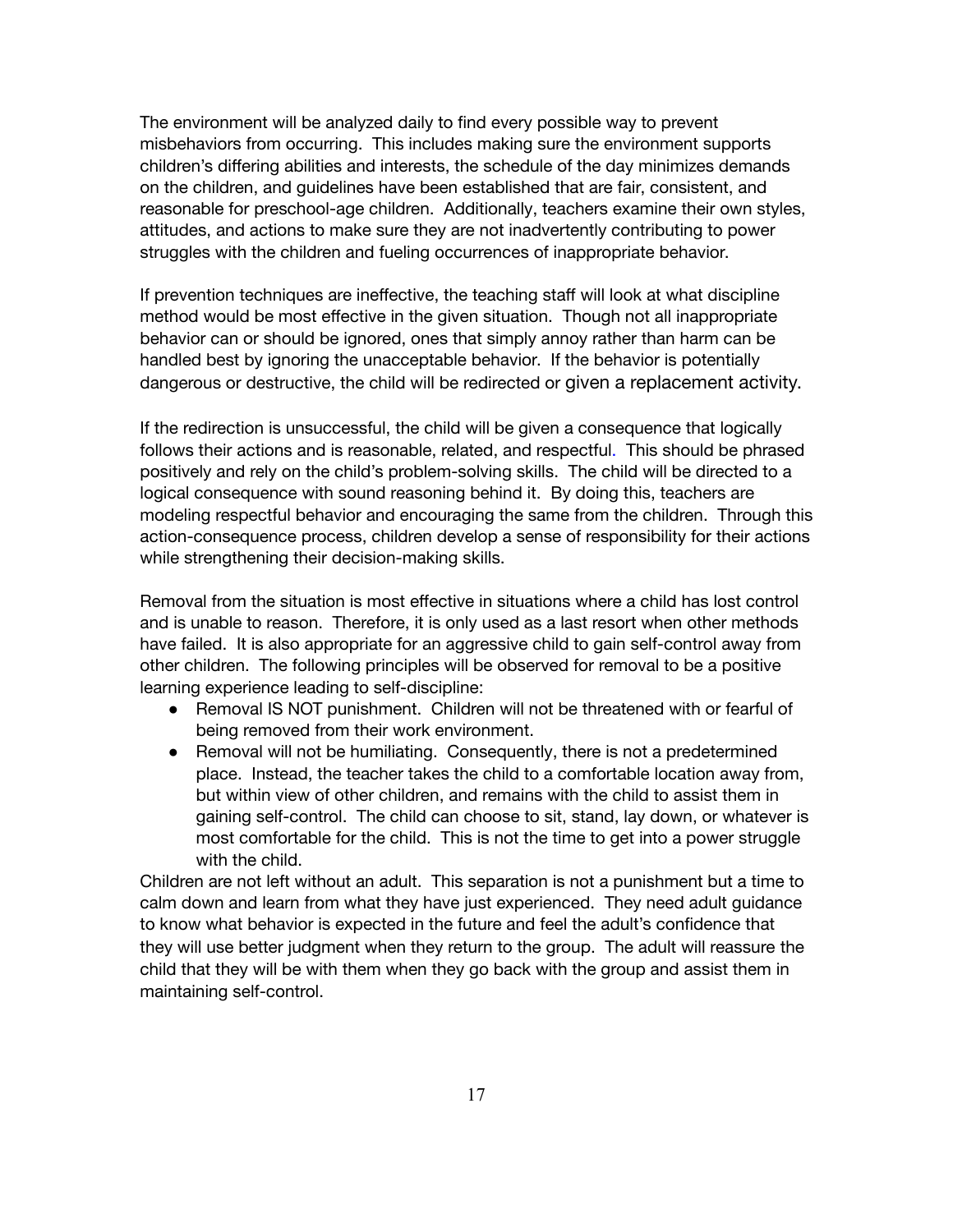The removal from the activity will last as long as the child feels it is needed to calm down. If children underestimate the length of time they need, they can be asked to try to calm down again away from the other children.

The time for the adult and the child to talk about feelings and actions is after the child has calmed down. An adult's presence can help calm an angry child and it is only after calm has been restored, that the discussion will be productive. When the child is ready to rejoin the group, the adult will help the child become involved in a play situation with other children so that the child can have a successful play experience immediately after the removal from the group. At this point, it is imperative that the adult express confidence in the child's ability to play appropriately.

**Progress may be slow. It takes time for children to understand self-control instead of adult-imposed punishment.** We will remain consistent. Helping children learn to control themselves takes time. It is an essential skill that allows them to grow into independent and caring people.

#### **Discipline Practices we do NOT Use**

- We do not use corporal punishment.
- We do not humiliate, intimidate, shame, embarrass, or threaten.
- We do not use any action of a punitive nature that would interfere with daily routines such as eating, napping, or toileting.
- We do not physically restrain children with our bodies, only with our hands.
- We do not isolate children by themselves.

Our primary goal upon enrollment is to ensure that our program is an appropriate placement for your child. In order for the program to accommodate the well-being, mixed schedules, and diverse needs of the families we serve, all enrolled children must be able to function well in a stimulating, age appropriate environment and curriculum.

### **Fundraising Programs that we hold or participate in:**

#### **Coastal Community Preschool Federal Tax ID Number is 51-0573359**

**Human Race –** This is a fun, 10K walkathon or run that is sponsored by the Volunteer center on the second Saturday in May. The Volunteer Center does all the work putting on the event, providing publicity, planning, pledge sheets, refreshments, and free T-shirts. Coastal Community Preschool families gather pledges and walk on the day of the race. The School receives 75% of all pledges collected and the Volunteer Center receives the remainder.

**Spring Festival –** This is our family festival where CCP families, alumni, friends, and community members enjoy bounce houses, excellent food, lots of fun activities, and